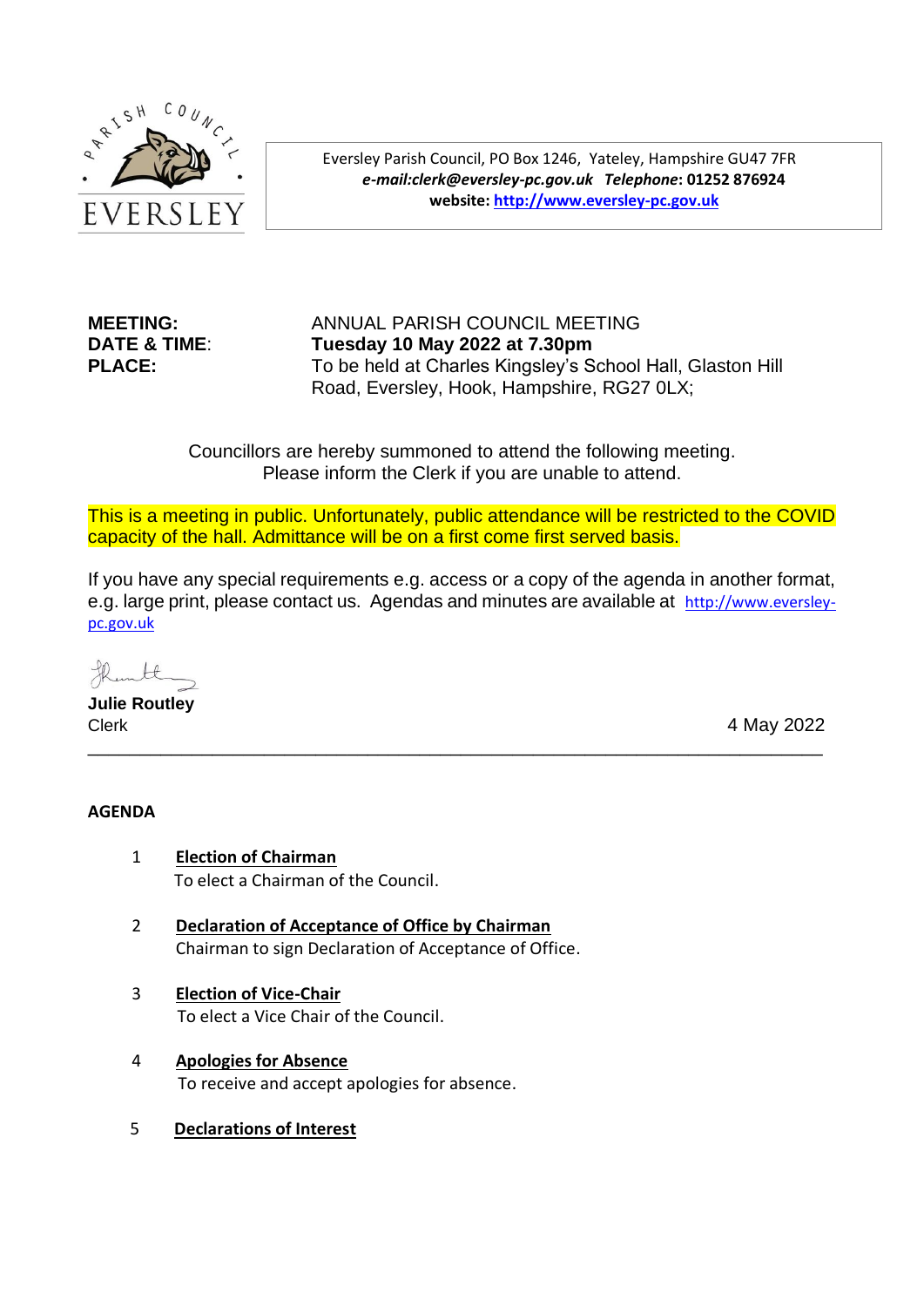# 6 **Co-option**

- i) To receive and note presentations from candidates
- ii) To propose and second any candidate
- iii) To co-opt candidates to vacancies.
- 7 **Approval of the Minutes of the last meeting** To approve the minutes of the Full Council meeting held on **Tuesday 5 April 2022.**
- 8 **Public Questions and Comments** To receive and respond to questions from the public for up to 10 minutes. Each speaker will be limited to two minutes.

#### 9 **Delegation**

- i) To confirm delegation arrangements to Committees
- ii) To confirm delegation arrangements to Proper Officer and agree any further delegation

#### 10 **Committees**

#### **Open Spaces**

- i) To review and accept Terms of Reference for the Open Spaces Committee (previously circulated).
- ii) To elect members to the Open Spaces Committee in accordance with standing order 4.

#### **Personnel Committee**

- i) To review and accept Terms of Reference for the Personnel Committee (previously circulated).
- ii) To elect members to the Personnel Committee in accordance with standing order 4.
- iii) To create, and appoint to, any new Committees.

#### 11 **Working Groups and Panels**

- i) To create new working groups or panels as required.
- ii) To elect member/s to working groups
	- a) the Road Safety and Traffic Working Group
	- b) the Budget Working Group
	- c) the Communications Working Group
	- d) the Appeals Panel
	- e) the Affordable Housing Working Group
	- f) newly created Working Groups and Panels

# 12 **Policies**

- i) To review and adopt the following documents:
- Standing Orders
- Financial Regulations
- ii) To review all other Council Policies and update where required

# 13 **Assets**

- i) To review an inventory of the Council's assets for 2021/22 (previously circulated)
- ii) To review an inventory of the Council's assets for 2022/23 as at May 2022 (previously circulated)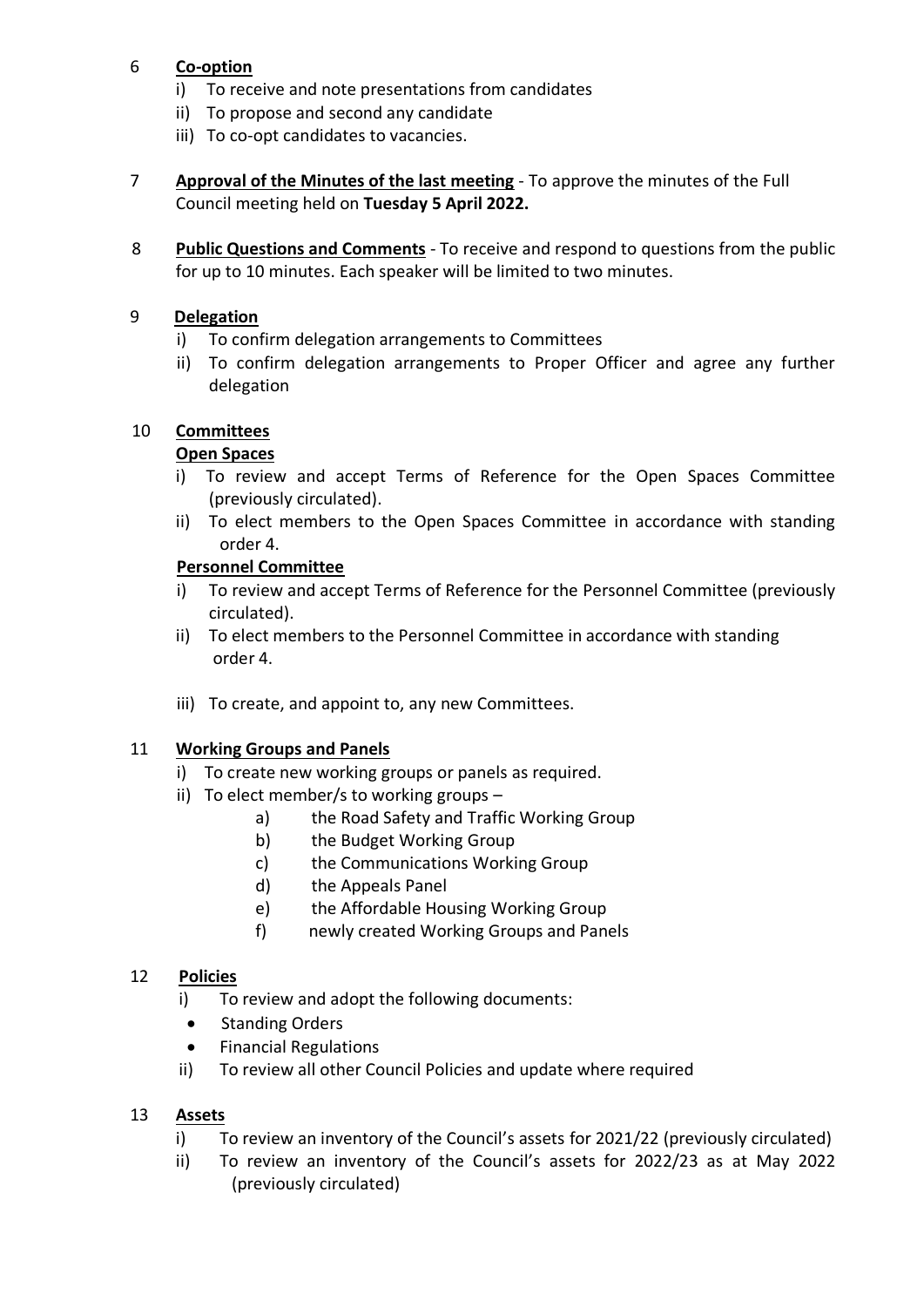#### 14 **Insurance**

- i) To review the Council's insurance provision for 2021/22
- ii) To decide which insurance company to use for 2022/23

# 15 **Subscriptions**

To review and approve the following subscriptions:

- HALC Hampshire Assoc. of Local Councils £400.69
- NALC National Assoc. of Local Councils £95.57
- SLCC Society of Local Council Clerks £215.00
- CPRE Campaign to Protect Rural England £36.00
- Parish online £48.00
- Parish Magazine £14.00
- PO box £360.00
- $\bullet$  ICO  $f40.00$

# 16 **Direct debits and standing orders** - To confirm any direct debits and standing orders

# 17 **Representation on outside bodies**

To appoint members to the following outside bodies:

- a) Hart District Association of Parish & Town Councils
- b) Eversley Village Hall Management Committee
- c) Blackbushe Airport Consultative Committee
- d) Eversley Sports Association Executive Committee
- e) Policing Priorities Meetings

# 18 **Appointment of Lead Councillors**

To elect members as Lead Councillors for the following:

- a) Planning Liaison
- b) Blackwater Valley Countryside Partnership
- c) Burial Ground
- d) Charles Kingsley's School
- e) Flooding and Sewerage
- f) Emergency Plan

# 19 **Expenditure under s.137**

 To note that the Council had no expenditure incurred under s.137 of the Local Government Act 1972 for 2021/22 as it has GPC (General Power of Competence).

# 20 **Council Meetings**

▪ To agree the dates and times of Full Council and Committee meetings for 2022-23,

# 21 **Electronic Agenda Despatch**

To confirm which Members would like to receive only an electronic copy of the agenda and papers for meetings.

# 22 **Draft Annual Financial Review**

- To review & approve the draft year-end financial reports for the year ended 31st March 2022.
- To review the Council reserves.